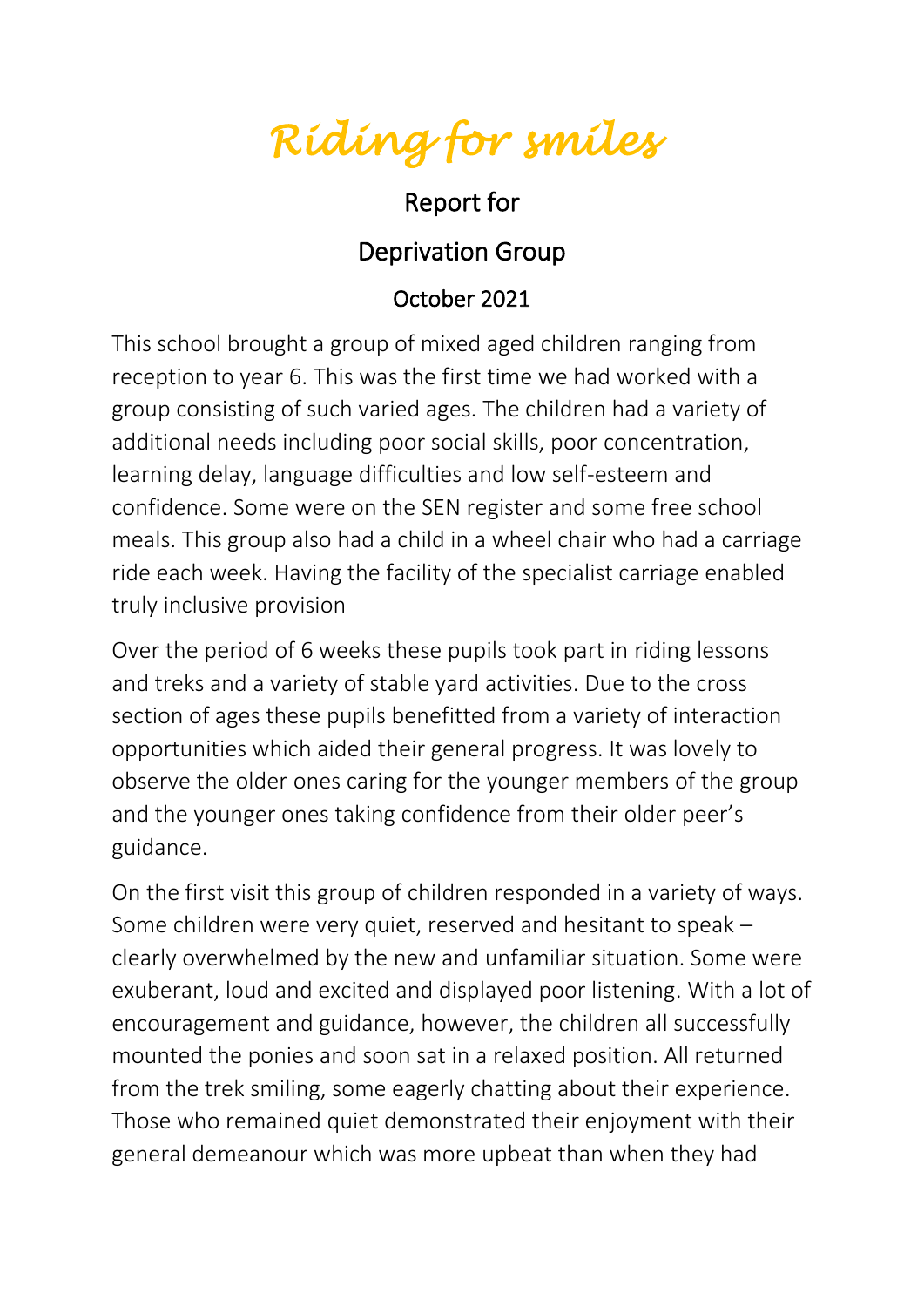arrived. When looking around the yard some children became generally chattier though they didn't ask any questions related to the situation or what they were observing. They all happily stroked the small pony with support and listened carefully to a description of the activities which they would take part in over the coming weeks.

This group of children gained confidence in riding very quickly and especially enjoyed the riding lessons. One child, who had a tendency at the beginning to present with a sullen apprehensive attitude, soon began to express enjoyment and happiness. With this he began to engage more in conversation, especially with his pony leader. All children were happy to try trotting and tried hard to follow the riding instructions. Success with any of the tasks led to increased selfesteem and confidence with the children being very proud with what they had achieved. Some children vocalised this while others simply showed their feelings when an adult expressed their achievement. Over the weeks the children started to build good relationships with the pony leaders and would often ask for that person to support them. They also began to favour certain ponies although they were happy to ride any.

The group took part in a variety of stable yard activities, such as grooming, cleaning a stable, filling hay nets and water buckets, leading a pony and poo collecting. As they learned what to do they became more confident and could work more independently. Some pupils were able to complete a task with purpose independently while others needed more adult support to keep focused. For these pupils it was beneficial to have short bursts at activities and to change them in order to keep a positive approach. Being physically very active helped achieve the engagement. This group soon learned how to work well together, employing teamwork skills and sharing time, space and equipment without fuss. Adult staff interaction focussed on verbal commentary on and praising good behaviour.